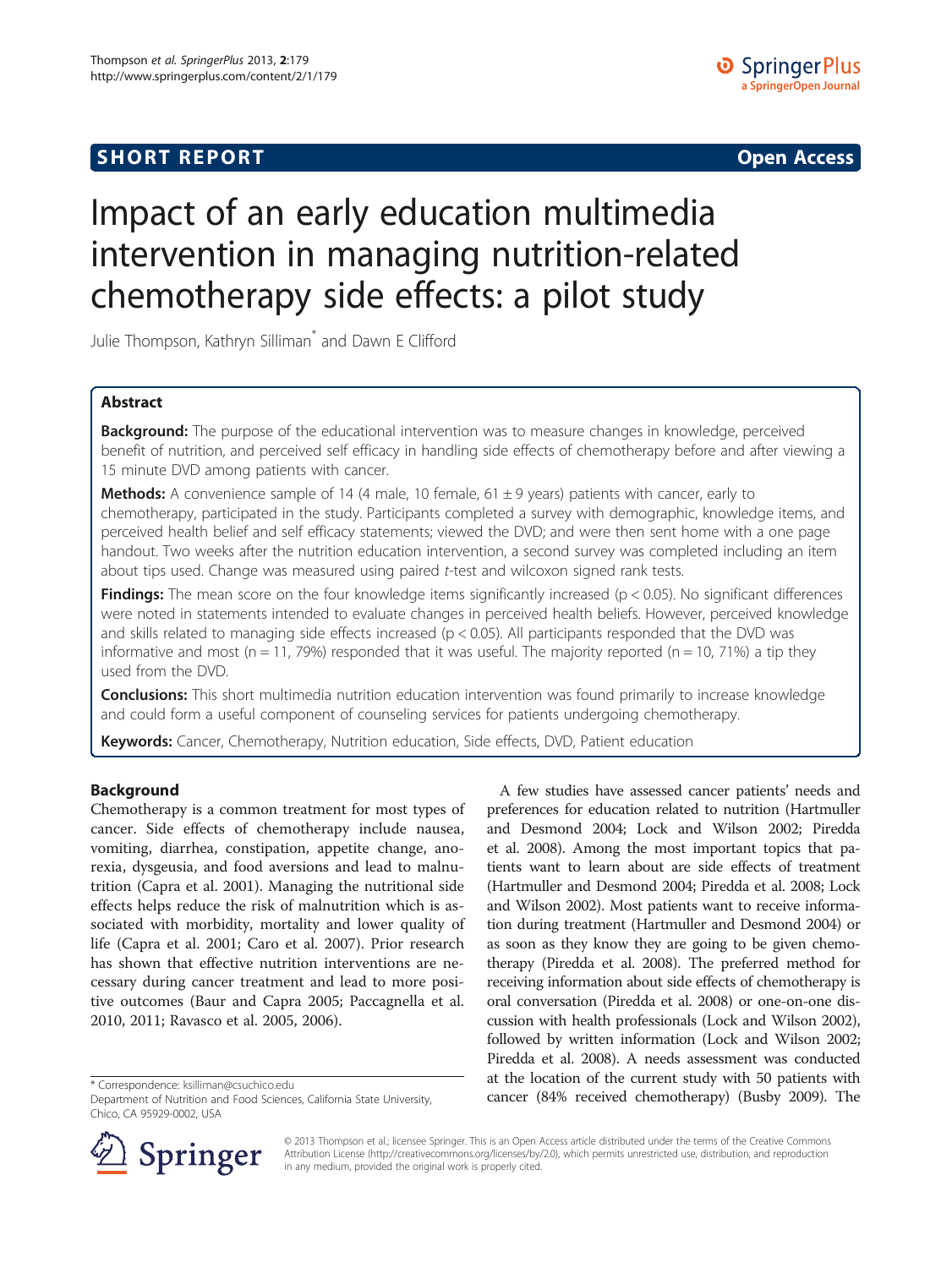majority (58%) indicated that receiving nutrition education while going through treatment was very important. However, the majority (63%) had not received any nutrition education from a health care provider, although 64% reported having a weight change in the past four months. When asked to rank the topics (from a list of eight) to include in educational materials for patients with cancer, the most frequently chosen topics were coping with nutritional side effects of treatment and eating a balanced diet. In addition, most patients (56%) wanted one-on-one counseling.

Due to limited resources, the health care team decided to develop a nutrition education DVD on the nutritionrelated side effects of chemotherapy (as a substitute for one-on-one counseling) and a one page handout for patients to take home that highlighted the main points of the DVD. The Conceptual Model for Communicating Nutrition, a model for planning, implementing, and evaluating nutrition education programs (Gillespie and Yarbrough [1984\)](#page-3-0); the Health Belief Model, where an individual is likely to take action towards better health if they are aware of severity of a disease (Rimer [2002\)](#page-4-0); and the concept of self efficacy (Banduras [1977](#page-3-0)), which refers to a person's belief in his or her ability to succeed in a particular situation, provided the framework for developing the DVD. The goal of the DVD and the handout was to assist cancer patients in preparing for side effects of chemotherapy. The purpose of the educational intervention was to measure change in knowledge, perceived benefit of nutrition, and perceived self efficacy in handling side effects.

## Methods

## Study design and participants

A convenience sample of 14 newly diagnosed patients with cancer were recruited from a rural outpatient cancer center, Enloe Regional Cancer Center. The study protocol was approved by the Enloe Institutional Review Board. Registered nurses (RNs) working in the infusion suite of the center reviewed patient lists to identify possible participants. Inclusion criteria included confirmed diagnosis of cancer, in the beginning to middle of chemotherapy treatment (the number of treatments received had to be less than the number of treatments to follow); at least 18 years of age; and ability to read and write in English. If the patient had trouble communicating or understanding the primary researcher [JT], they were excluded.

After participants provided written consent, they completed a survey (before intervention). Then the researcher set up the participants with a mini DVD player loaded with a 15-minute DVD titled, "Supportive Care: Managing Nutrition Related Side Effects during Chemotherapy." After watching the DVD during their infusion treatment, they were given a one

page handout to take home. Two weeks following the nutrition education intervention, participants were phoned by the researcher and a second survey was administered (after intervention). Five participants opted out of the phone call due to hearing impairment and completed the survey at the cancer center at the subsequent visit.

### Outcome measures & intervention

The survey was designed to assess the constructs of knowledge, perceived benefit of nutrition, and perceived self efficacy. The number of items was limited  $(n = 16)$ knowing that fatigue is a common side effect of chemotherapy. Six items addressed demographics, number of chemotherapy treatments, prior education received, dietary changes made since diagnosis, and prescribed diets. Four multiple choice items tested participants' knowledge about the nutritional side effects of chemotherapy. The participants were given a list of five answers to each of four questions, including "I don't know," and was instructed to circle all of the correct responses; knowing that there may be more than one correct answer. Cronbach's alpha coefficient for the knowledge items was .86. Four items assessed the patients' health beliefs (perceived benefit on nutrition (one statement), perceived behavioral control (one statement), and perceived self efficacy (two statements). Cronbach's alpha coefficient for these four items was .75. One item asked about the behavior of food avoidance due to side effects. Participants rated these items on a five-point Likert scale  $(1 =$  strongly disagree,  $2 =$  disagree,  $3 =$  have no opinion,  $4 =$  agree, or  $5 =$  strongly agree).

The after intervention survey had the same four knowledge questions and five health belief, perceived selfefficacy, and behavior statements as the before intervention survey. Four extra items were added to assess the usefulness of the nutrition education intervention and included the following. Two items, using the same fivepoint Likert scale, assessed whether the DVD was informative and provided knowledge about managing the nutritional side effects of chemotherapy treatment. A third item assessed whether the tips provided in the DVD were actually used. If participants said yes, then they were asked what tip they used. A fourth item assessed whether the participants would recommend the DVD to others undergoing chemotherapy.

The nutrition education intervention, the DVD, was designed by registered dietitians (RDs) and RNs from Enloe Regional Cancer Center and California State University, Chico. The script for the DVD was written and narrated by the researcher. The primary focus of the DVD was the common nutrition-related side effects of chemotherapy (weight loss, loss of appetite, nausea, vomiting, constipation, diarrhea, changes in taste and smell, and mouth or throat dryness and soreness). The tips in the video were adopted from the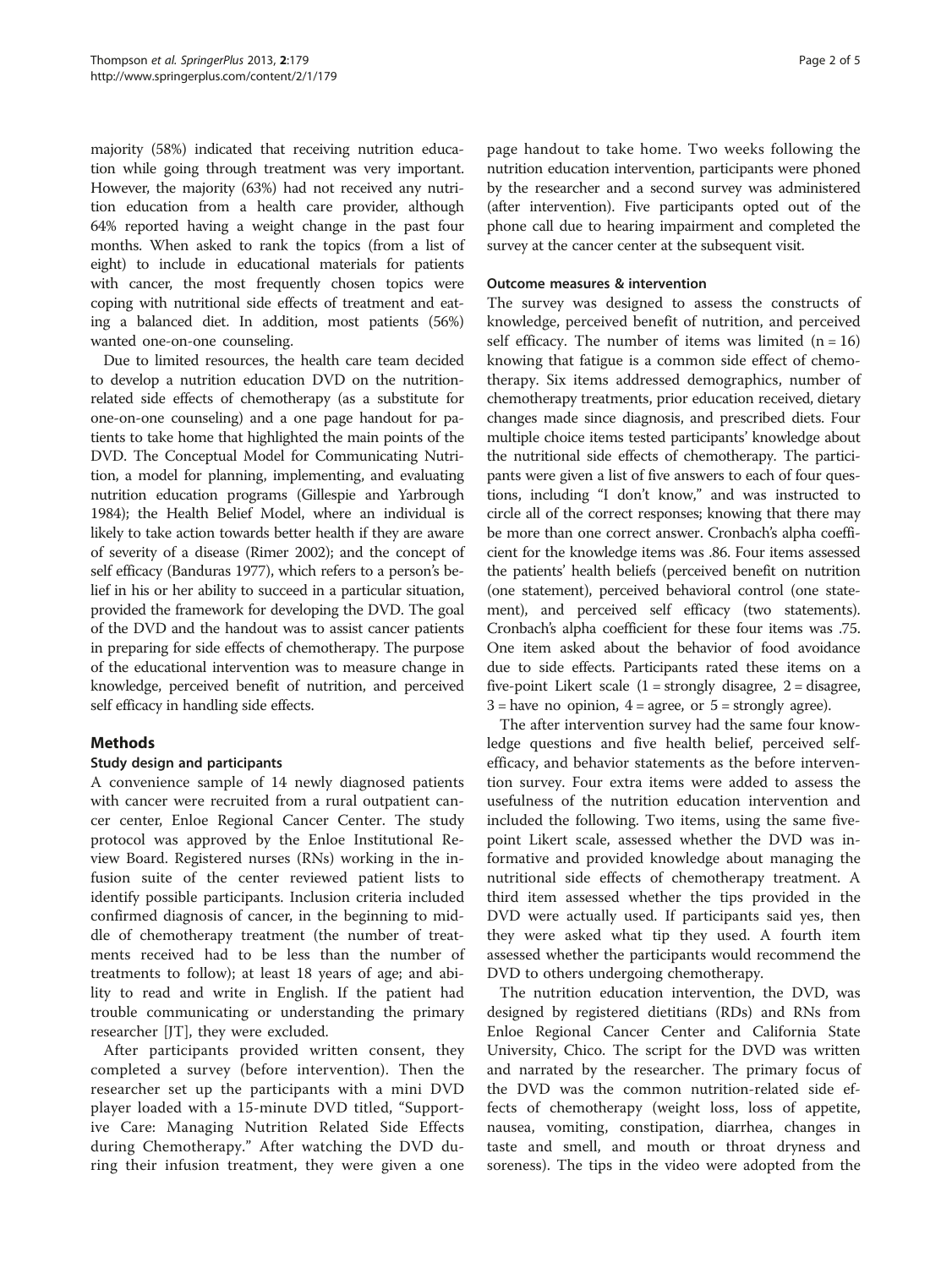#### Table 1 The number of correct responses to knowledge items

|                                                                                        | <b>Before</b> | After       | p value <sup>a</sup> |
|----------------------------------------------------------------------------------------|---------------|-------------|----------------------|
| If I experience a loss of appetite during my chemotherapy treatments I should          | $14 + 13^{D}$ | $27 + 13$   | .001                 |
| If I feel nausea during my chemotherapy treatments I should                            | $1.2 + 1.1$   | $21 + 05$   | .03                  |
| If I am experiencing constipation during my chemotherapy treatments I should           | $2.2 + 1.5$   | $3.5 + 0.7$ | .01                  |
| If I am experiencing mouth and throat sores during my chemotherapy treatments I should | $15 + 15$     | $3.4 + 0.5$ | .001                 |

anaired t-test.

<sup>a</sup>paired *t-*test.<br><sup>b</sup>mean ± SD number of correct responses out of 4 possible.

2008 National Cancer Institute's pamplet "Eating Hints for Cancer Patients Before, During and After Treatment" (National Cancer Institute [2008](#page-4-0)). The side effects and tips were discussed by three RDs. The program host discussed the importance of good nutrition during chemotherapy. Two cancer survivors shared personal experiences pertaining to nutrition and chemotherapy. A one page handout was created to summarize the eight side effects and tips presented in the DVD.

#### Analysis

Data were analyzed using the Statistical Package for Social Sciences (SPSS) version 18.0. Descriptive statistics were used to describe participant characteristics. For each knowledge item, there were three correct answers, one incorrect answer, and "I don't know/I'm not sure." Each correct answer selected was worth one point and if the incorrect answer was not selected one additional point was awarded. Therefore, each item had four points possible. If no answers were selected, or "I don't know" was selected, or if the incorrect answer was the only answer selected no points were awarded for that item. Paired student's t-test was used to analyze the change in knowledge score. Comparisons between participants responses to items that used a Likert-scale were evaluated using wilcoxon signed rank tests.

#### Results and discussion

Four males and 10 females participated in the study  $(61 \pm 9 \text{ years})$ . They had the following cancer diagnoses: reproductive/breast ( $n = 6$ ); lung (4); colorectal (2); other (2). The majority (57%) reported they had some college education. The average number of chemotherapy treatments at the time of intervention was  $2.0 \pm 1.5$ . Only 21% reported they had received dietary counseling prior to the intervention. The same number of participants (21%) reported that they were following a prescribed therapeutic diet. More than half of subjects (57%) reported making dietary changes after diagnosis. The score on all four knowledge items increased significantly two weeks after viewing the nutrition education DVD (Table 1). Thus, the results of this pilot study demonstrate that a DVD on nutrition-related side effects of chemotherapy along with a one-page handout increased knowledge in the short term.

No significant changes were noted in statements intended to evaluate perceived beliefs about the importance of nutrition or belief about being responsible for managing side effects (Table 2). However, it should be noted that prior to watching the DVD most participants already agreed or strongly agreed that nutrition is important in managing side effects and that they were responsible for managing side effects. In addition, it appears that participants had not exhibited food avoidance

| Table 2 Survey responses to health belief/perceived self efficacy statements |  |  |
|------------------------------------------------------------------------------|--|--|
|------------------------------------------------------------------------------|--|--|

|                                                                                                       | <b>Before</b><br>Median (IQR) | After<br>Median (IQR) | Z statistic <sup>a</sup> | p value <sup>a</sup> |
|-------------------------------------------------------------------------------------------------------|-------------------------------|-----------------------|--------------------------|----------------------|
| Nutrition is important in managing my side effects of chemotherapy. <sup>c</sup>                      | 4 $(1)^{b}$                   | 5(1)                  | $-1.63$                  | .10                  |
| To date, side effects of my treatment have caused me to avoid or limit<br>some foods <sup>d</sup>     | 3(2)                          | 4(1)                  | $-1.27$                  | .21                  |
| I am responsible for managing the nutrition related side effects of<br>chemotherapy <sup>e</sup>      | 5 (1)                         | 5(1)                  | $-0.58$                  | .56                  |
| I have enough knowledge to manage the nutrition related side effects<br>of chemotherapy <sup>r</sup>  | 2(2)                          | 4(2)                  | $-2.36$                  | .02                  |
| I have the skills needed to manage the nutrition related side effects<br>of chemotherapy <sup>t</sup> | 3(2)                          | 4(1)                  | $-2.86$                  | .004                 |

<sup>a</sup>wilcoxon ranked sign tests.

.<br><sup>b</sup>values are median and interquartile range (IQR); Likert scale:1 = Strongly disagree 2 = Disagree 3 = No opinion 4 = Agree 5 = Strongly agree.

<sup>c</sup>perceived benefit statement.

<sup>d</sup>perceived behavior statement.

<sup>e</sup>perceived behavioral control.

fperceived self efficacy statement.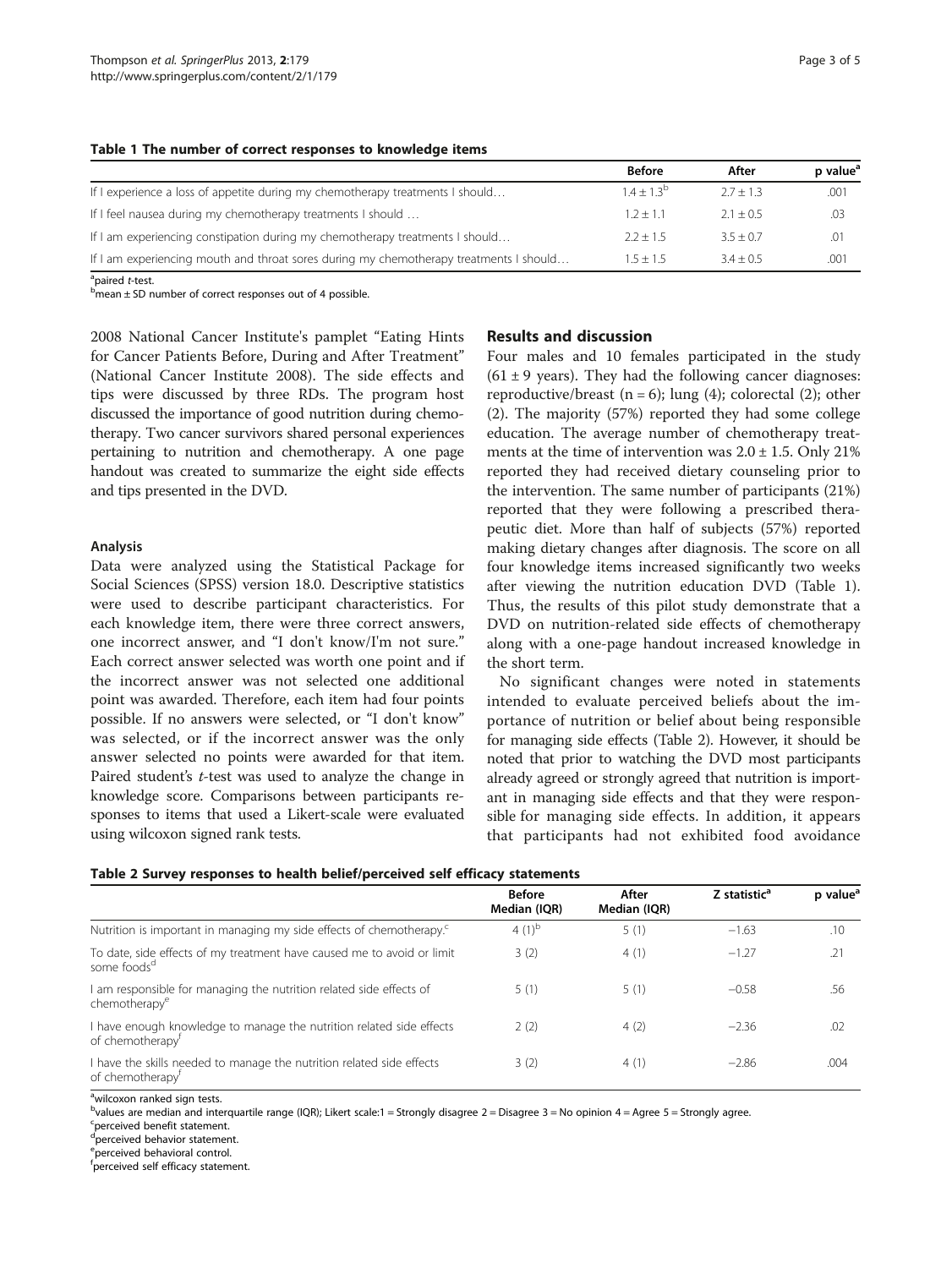<span id="page-3-0"></span>behavior related to side effects of chemotherapy. It may be that participants had not yet experienced chemotherapy side effects.

Participants showed significant increases in perceived self efficacy after the nutrition education intervention compared with before. Higher agreement scores were reported for participants' perceived knowledge and skills related to managing the side effects of chemotherapy. Thus, the DVD and handout may provide benefit in improving the participants' self-confidence in coping with side effects. Our study is unique in that the focus of the educational intervention was nutrition and chemotherapy. Other researchers using multi-media CD-ROMs as the intervention, on cancer and treatment topics unrelated to nutrition, have reported similar findings. Studies with teens and children report that patients with cancer have greater feelings of control over their health (Dragone et al. 2002; Jones et al. 2010). Wydra ([2001\)](#page-4-0) reported that patients with cancer showed significant improvement in self-care ability compared to a control group. Schofield et al. [\(2008\)](#page-4-0) developed a chemotherapy educational DVD, on preparation for chemotherapy and self-management of eight common side effects, that was shown to patients with cancer prior to initiation of chemotherapy. A second group of patients with cancer received usual care. Within these two groups the researchers also stratified the patients into self-perceived curative (believed they would be cured of cancer) and selfperceived palliative (did not believe). For the self-perceived curative group, those that watched the DVD had greater self-efficacy for social support than those that received usual care. For the self-perceived palliative group, those that watched the DVD were more satisfied with information about side effects than those receiving usual care.

The participants in this pilot study not only showed an increase in knowledge, but demonstrated application of knowledge by reporting tips they used. Two weeks after watching the DVD all patients agreed or strongly agreed that the DVD was informative and reported that they would recommend the DVD to others undergoing chemotherapy. The majority of participants (79%) reported that the video was useful and 71% were able to give one tip they had used. The most common tip they used was "eat small frequent meals throughout the day." Other tips reported were, "eat a balanced diet," "eat by the clock and not by hunger," "ginger helps with nausea," "get an adequate amount of protein," "warm food exacerbates nausea," and "what to do for diarrhea."

There were limitations to this pilot study. The sample size was small and from a single site, follow-up was of a short time frame, and we were unable to assess nutritional status before or after the educational intervention to determine clinical outcomes. Also, the number of items on the survey was limited so results should be interpreted with caution. A larger study is needed to investigate the

impact of an educational DVD of nutrition-related side effects of chemotherapy on changes in diet-related behavior, caloric and nutrient intake and clinical outcomes such as severity of side effects, weight, lean body mass, and quality of life.

#### Conclusion

Maintaining good nutritional status is vital for patients with cancer. We found that only 21% of patients received diet counseling prior to enrolling in this study. Hartmuller and Desmond (2004) reported that almost half of patients with cancer did not receive dietary counseling from any healthcare professional. This pilot study has shown that a 15 minute educational DVD on nutrition-related side effects of chemotherapy leads to increased knowledge and participants' perceived knowledge and skills related to managing the side effects of chemotherapy. An educational DVD, if effective, is useful and may help patients with cancer cope with side effects of chemotherapy as many patients with cancer do not receive any diet counseling.

#### Competing interests

The authors declare that they have no conflict of interests.

#### Authors' contributions

JT was involved in the study concept and design; collecting, analyzing and interpreting data; and revising the manuscript. KS was involved in the study concept and design, analyzing and interpreting data; and drafting the manuscript. DC was involved in the study concept and design; data interpretation and revising the manuscript. All authors read and approved the final manuscript.

#### Acknowledgments

We wish to thank all the professionals at Enloe Regional Cancer Center who volunteered to assist with the development of the DVD and implementation of this project.

#### Received: 31 December 2012 Accepted: 16 April 2013 Published: 23 April 2013

#### References

- Banduras A (1977) Self efficacy: Toward a unifying theory of behavioral change. Psychol Rev 84:191–215
- Baur JD, Capra S (2005) Nutrition intervention improves outcomes in patients with cancer cachexia receiving chemotherapy- A pilot study. Support Care Cancer 13(4):270–274
- Busby V (2009) Assessment of the perceived need and preferred mode of nutrition education by patients and staff at a cancer treatment center in northern California. Unpublished Professional paper, California State Univerity, Chico
- Capra S, Ferguson M, Ried K (2001) Cancer: Impact of nutrition intervention outcome-nutrition issues for patients. Nutrition 17(9):769–772
- Caro M, Laviano A, Pichard C (2007) Nutritional intervention and quality of life in adult oncology patients. Clin Nutr 26(3):289–301
- Dragone MA, Bush PJ, Jones JK, Bearison DJ, Kamani S (2002) Development and evaluation of an interactive CD-ROM for children with leukemia and their families. Patient Educ Couns 46(4):297–307
- Gillespie A, Yarbrough P (1984) A conceptual model for communicating nutrition. J Nutr Educ 16:168–172
- Hartmuller VM, Desmond SM (2004) Professional and patient perspectives on nutritional needs of patients with cancer. Oncol Nurs Forum 31(5):989–996
- Jones JK, Kamani SA, Bush PJ, Hennessy KA, Marfatia A, Shad AT (2010) Development and evaluation of an educational interactive CD-ROM for teens with cancer. Pediatr Blood Cancer 55(3):512–519. doi[:10.1002/pbc.22608](http://dx.doi.org/10.1002/pbc.22608)
- Lock KK, Wilson B (2002) Information needs of cancer patients receiving chemotherapy in an ambulatory-care setting. Can J Nurs Res 34(4):83–93